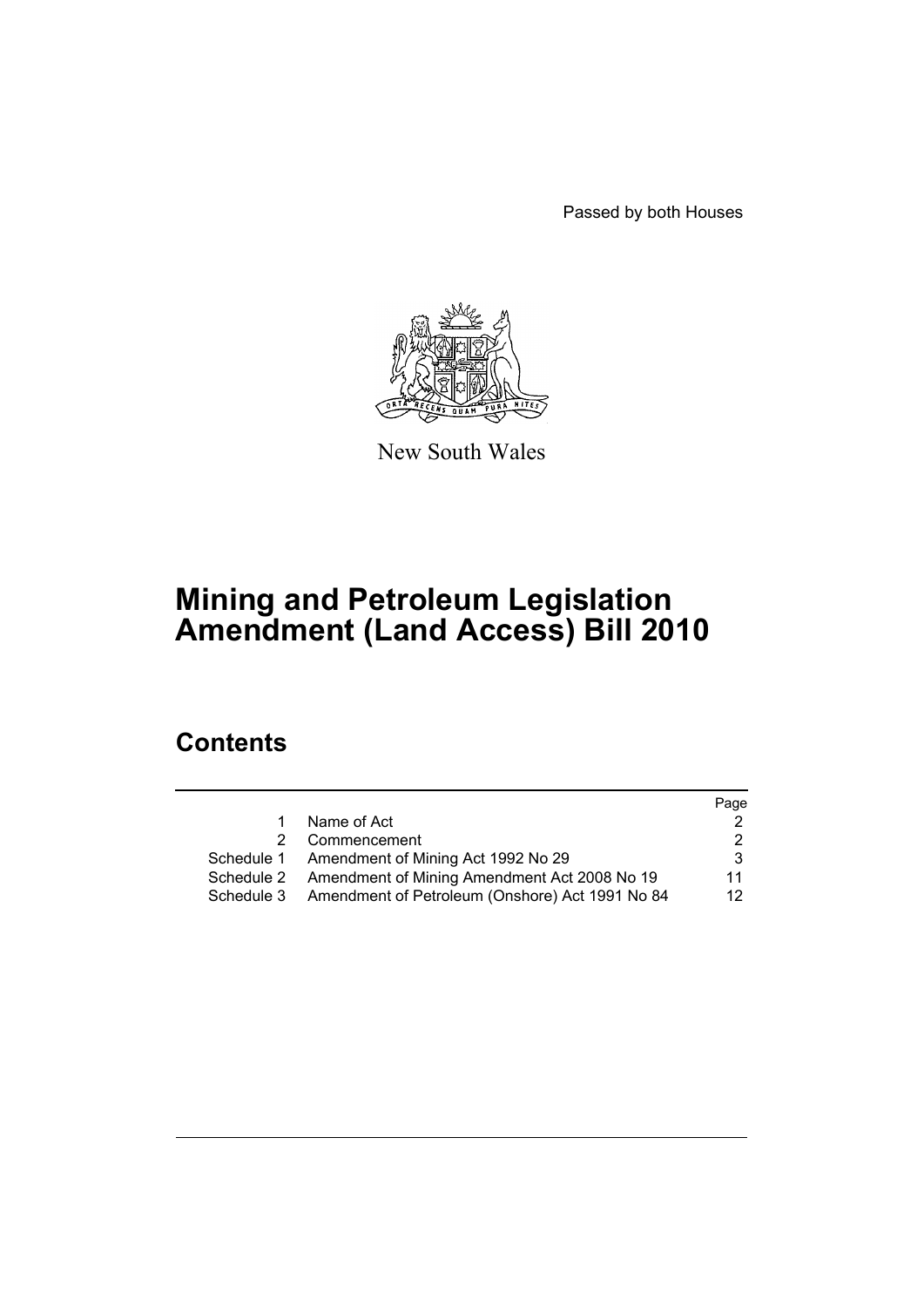*I certify that this public bill, which originated in the Legislative Assembly, has finally passed the Legislative Council and the Legislative Assembly of New South Wales.*

> *Clerk of the Legislative Assembly. Legislative Assembly, Sydney, , 2010*



New South Wales

# **Mining and Petroleum Legislation Amendment (Land Access) Bill 2010**

Act No , 2010

An Act to amend the *Mining Act 1992* and the *Petroleum (Onshore) Act 1991* in relation to rights of access to land for exploration; and for other purposes.

*I have examined this bill and find it to correspond in all respects with the bill as finally passed by both Houses.*

*Assistant Speaker of the Legislative Assembly.*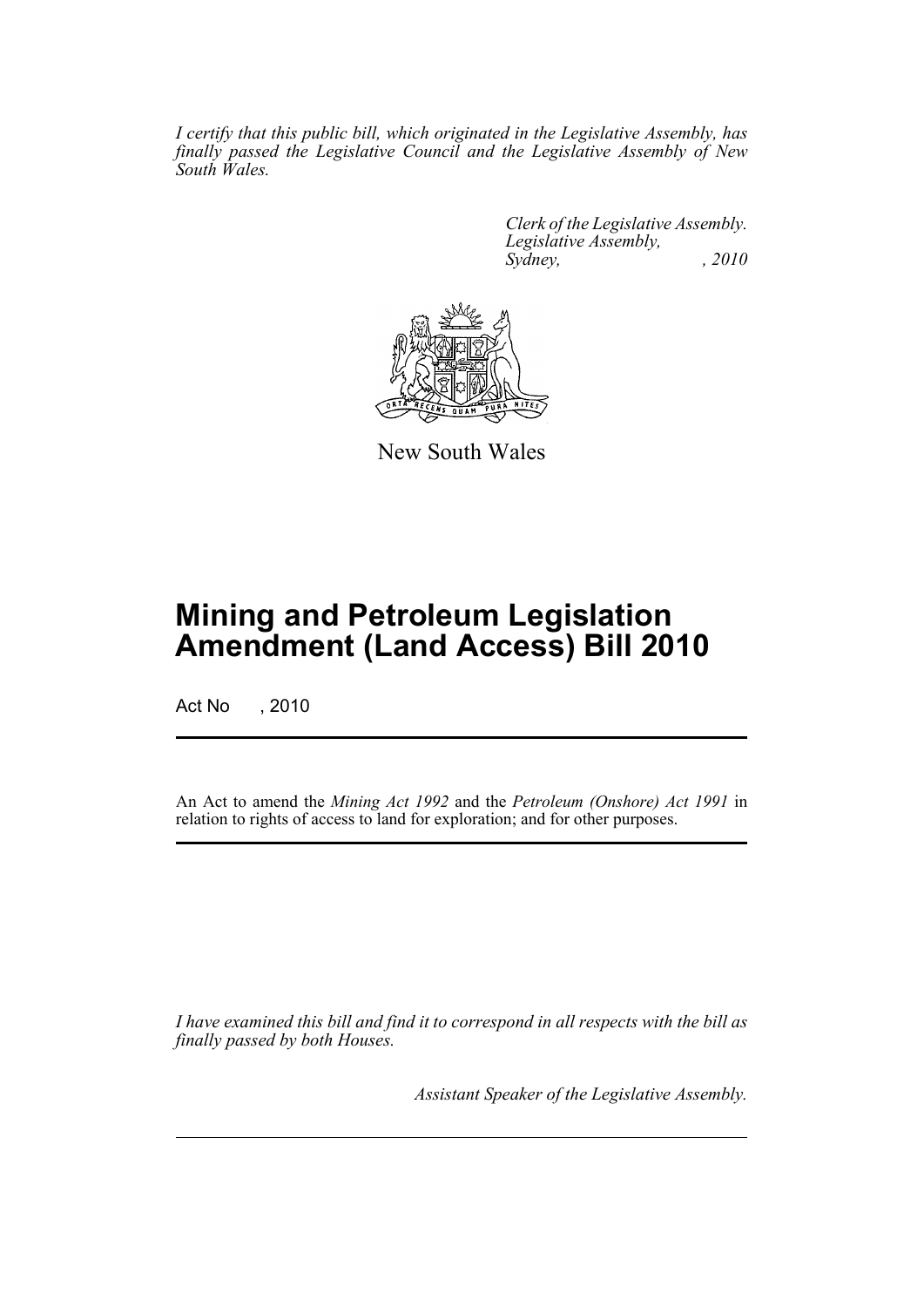# <span id="page-2-0"></span>**The Legislature of New South Wales enacts:**

# **1 Name of Act**

This Act is the *Mining and Petroleum Legislation Amendment (Land Access) Act 2010.*

# <span id="page-2-1"></span>**2 Commencement**

This Act commences on the date of assent to this Act.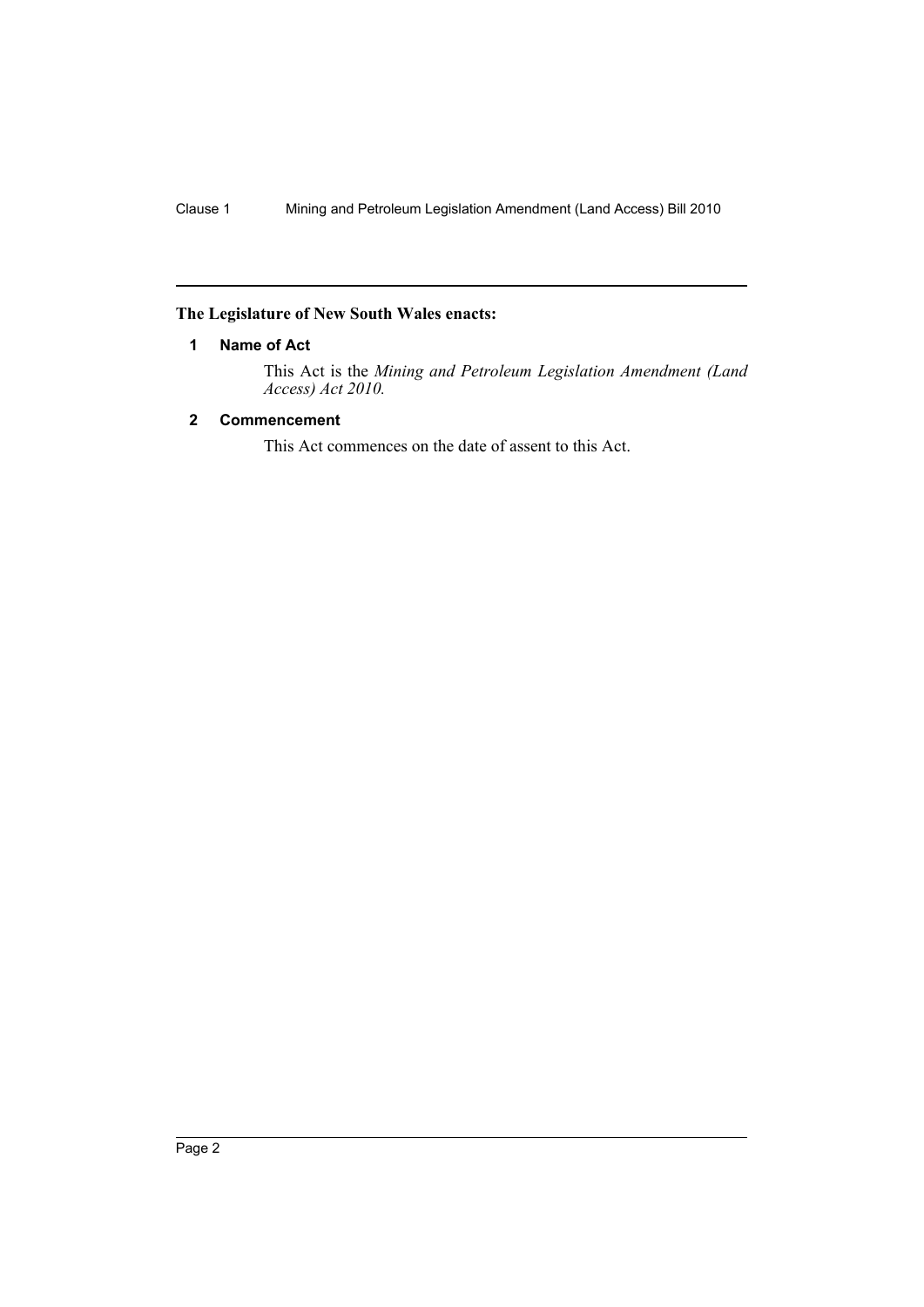Amendment of Mining Act 1992 No 29 Schedule 1

# <span id="page-3-0"></span>**Schedule 1 Amendment of Mining Act 1992 No 29**

# **[1] Dictionary, definition of "landholder"**

Omit paragraph (g) from the definition of *landholder*. Insert instead:

- (g) a person identified in any register or record kept by the Registrar-General as a person having an interest in the land, being:
	- (i) a mortgagee in possession of the land, or
	- (ii) a lessee of the land or other person entitled to an exclusive right of occupation of the land, or
	- (iii) a Minister or public authority having the benefit of a covenant affecting the land that is imposed by a Minister on behalf of the Crown under the *Crown Lands Act 1989*, or
	- (iv) a Minister or public authority having an interest in the land under a conservation, natural heritage or biobanking agreement, or
	- (v) a person prescribed by the regulations for the purposes of this paragraph, or
- (g1) a person identified in any register or record kept by the Registrar-General as a person having an interest in the land, other than a person to whom paragraph (g) applies, but only in a provision of this Act in which a reference to a landholder is expressed to include a *secondary landholder*, or

**Note.** See s 255A, Part 13, s 383C.

# **[2] Dictionary**

Insert in alphabetical order:

*secondary landholder*—see paragraph (g1) of the definition of *landholder*.

#### **[3] Section 140**

Omit the section. Insert instead:

#### **140 Prospecting to be carried out in accordance with access arrangement**

(1) The holder of a prospecting title must not carry out prospecting operations on any particular area of land except in accordance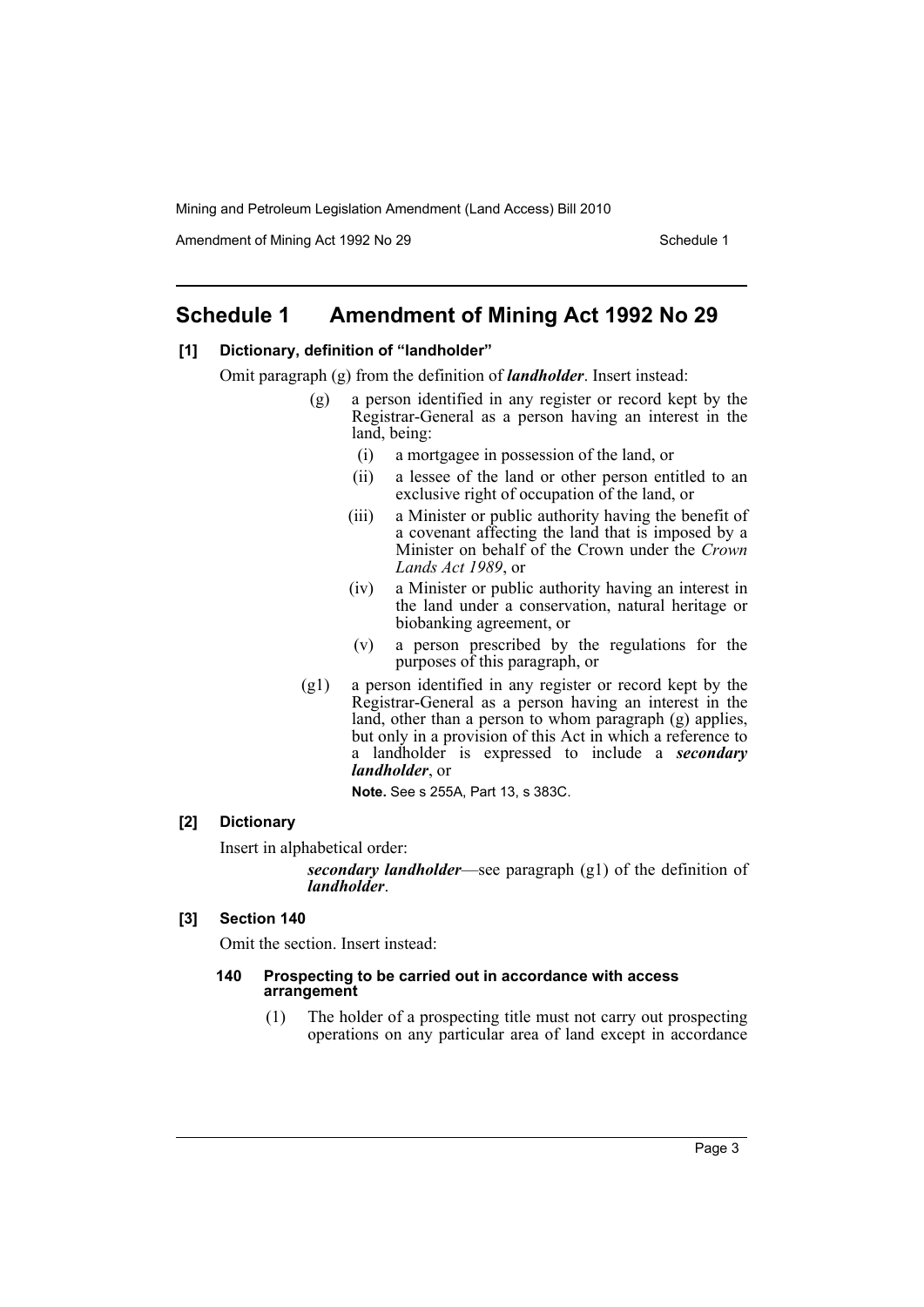with an access arrangement or arrangements applying to that area of land:

- (a) agreed (in writing) between the holder of the prospecting title and each landholder of that area of land, or
- (b) determined by an arbitrator in accordance with this Division.
- (2) Separate access arrangements may (but need not) be agreed or determined with different landholders of the same area of land, for different areas of the same landholding or with respect to the different matters to which access arrangements relate.
- (3) Separate access arrangements may be made to preserve the confidentiality of provisions of the arrangements, to deal with persons becoming landholders at different times or for any other reason.

#### **[4] Section 141 Matters for which access arrangements to provide**

Omit section 141 (1) (i). Insert instead:

(i) the notification to the holder of the prospecting title of particulars of any person who becomes an additional landholder.

#### **[5] Section 141 (1A)**

Insert after section 141 (1):

(1A) The Director-General may, with the concurrence of the NSW Farmers Association and the NSW Minerals Council, publish templates for use for standard access arrangements. The use of any such template is not mandatory.

#### **[6] Section 141 (2A)**

Insert after section 141 (2):

(2A) An access arrangement must (if the landholder so requests) specify that the holder of the prospecting title is required to pay the reasonable legal costs of the landholder in obtaining initial advice about the making of the arrangement. Those costs are not to exceed the maximum amount set by the Director-General, with the concurrence of the NSW Farmers Association and the NSW Minerals Council, by order published in the Gazette.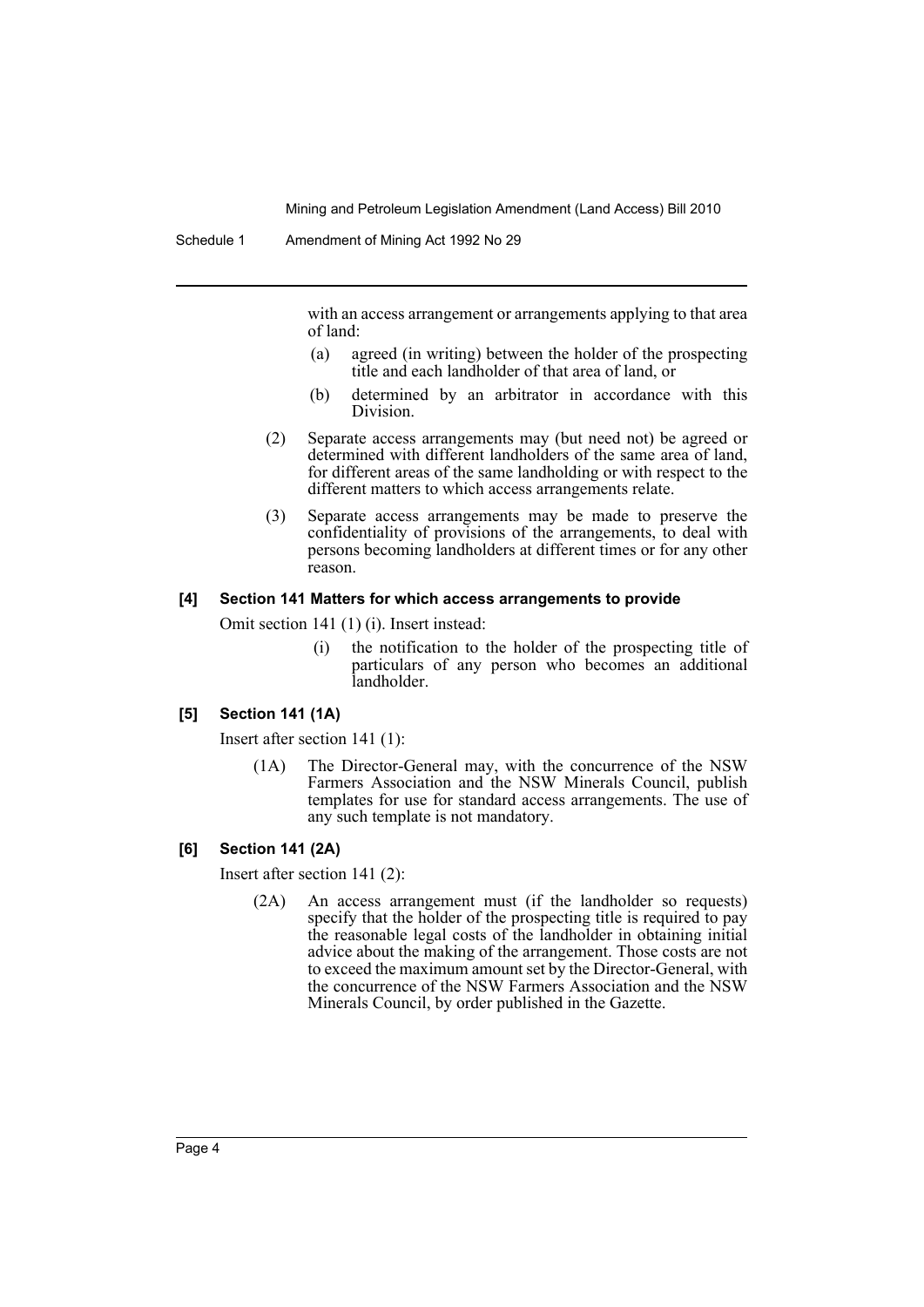Amendment of Mining Act 1992 No 29 Schedule 1

# **[7] Section 141 (4)**

Omit the subsection. Insert instead:

- If the holder of a prospecting title contravenes an access arrangement, a landholder of the land concerned may deny the holder access to the land until:
	- (a) the holder ceases the contravention, or
	- (b) the contravention is remedied to the reasonable satisfaction of, or in the manner directed by, an arbitrator appointed by the Director-General.

The Director-General is to make such an appointment within 48 hours after being requested to do so by the landholder and the arbitrator is to deal with the matter within 5 business days of the appointment. If the arbitrator does not deal with the matter within that time, the landholder may deny the holder of the prospecting title access to the land until such time as the matter is determined by the arbitrator.

#### **[8] Section 142 Holder of prospecting title to seek access arrangement**

Omit section 142 (3). Insert instead:

- (3) The holder of a prospecting title and a landholder of the land concerned may agree in writing (either before or after the prospecting title is granted) on an access arrangement.
- (4) If some but not all of the landholders of any particular land have agreed to an access arrangement, a reference in sections 143–156 to each landholder of the land or to a party to the hearing before an arbitrator does not include a reference to any of those landholders who has agreed to an access arrangement. However, the arbitrator may allow a landholder who has agreed to an access arrangement to become a party to the hearing of the matter in order to ensure consistency in the access arrangements over the same land, and may, for that purpose, replace the agreed access arrangement with the access arrangement determined by the arbitrator.
- (5) In this section, a reference to the holder of a prospecting title includes a reference to the proposed holder of a prospecting title.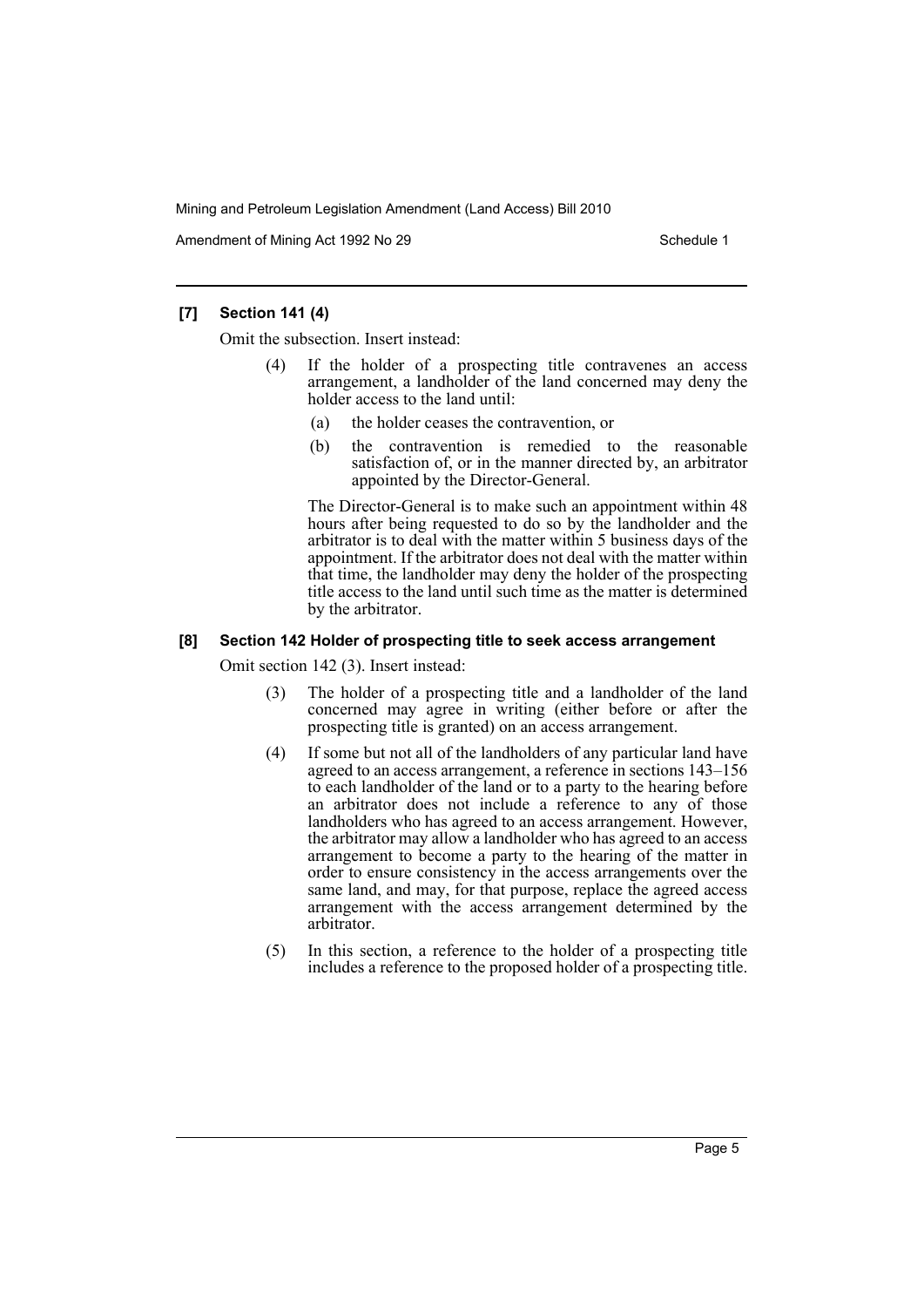Schedule 1 Amendment of Mining Act 1992 No 29

#### **[9] Section 142A**

Insert after section 142:

#### **142A Notice to mortgagees of making of access arrangements**

- (1) Within 14 days after an access arrangement is agreed between a landholder and the holder of a prospecting title, the holder is to serve notice of the making of the arrangement on each person (other than that landholder) who is identified in any register or record kept by the Registrar-General as a person having an interest as mortgagee in the land concerned.
- (2) Notice is not required to be served on a mortgagee under this section:
	- (a) if the mortgagee has been given a copy of the written notice referred to in section 142 to the landholder of the intention to obtain the access arrangement, or
	- (b) if the landholder with whom the access arrangement was made is not the mortgagor.
- (3) If notice is required to be served on a mortgagee under this section, the access arrangement does not come into force until the end of the period of 14 days after the notice is served, unless the holder of the prospecting title has reasonable cause to believe that the mortgagee is not a mortgagee in possession of the land concerned.
- (4) The requirement imposed by this section on the holder of a prospecting title is taken to be a condition of the prospecting title.
- (5) This section applies only to access arrangements made after the commencement of this section. **Note.**If the person is a mortgagee in possession of the land, an access arrangement with that person is also required under section 140 before prospecting operations may be carried out on the land.

#### **[10] Section 155 Review of determination**

Insert after section 155 (6):

(6A) A review of a determination is to be by way of rehearing, and fresh material or material in addition to, or in substitution for, the material considered on the making of the determination by the arbitrator may be given on the review and taken into consideration by the Land and Environment Court.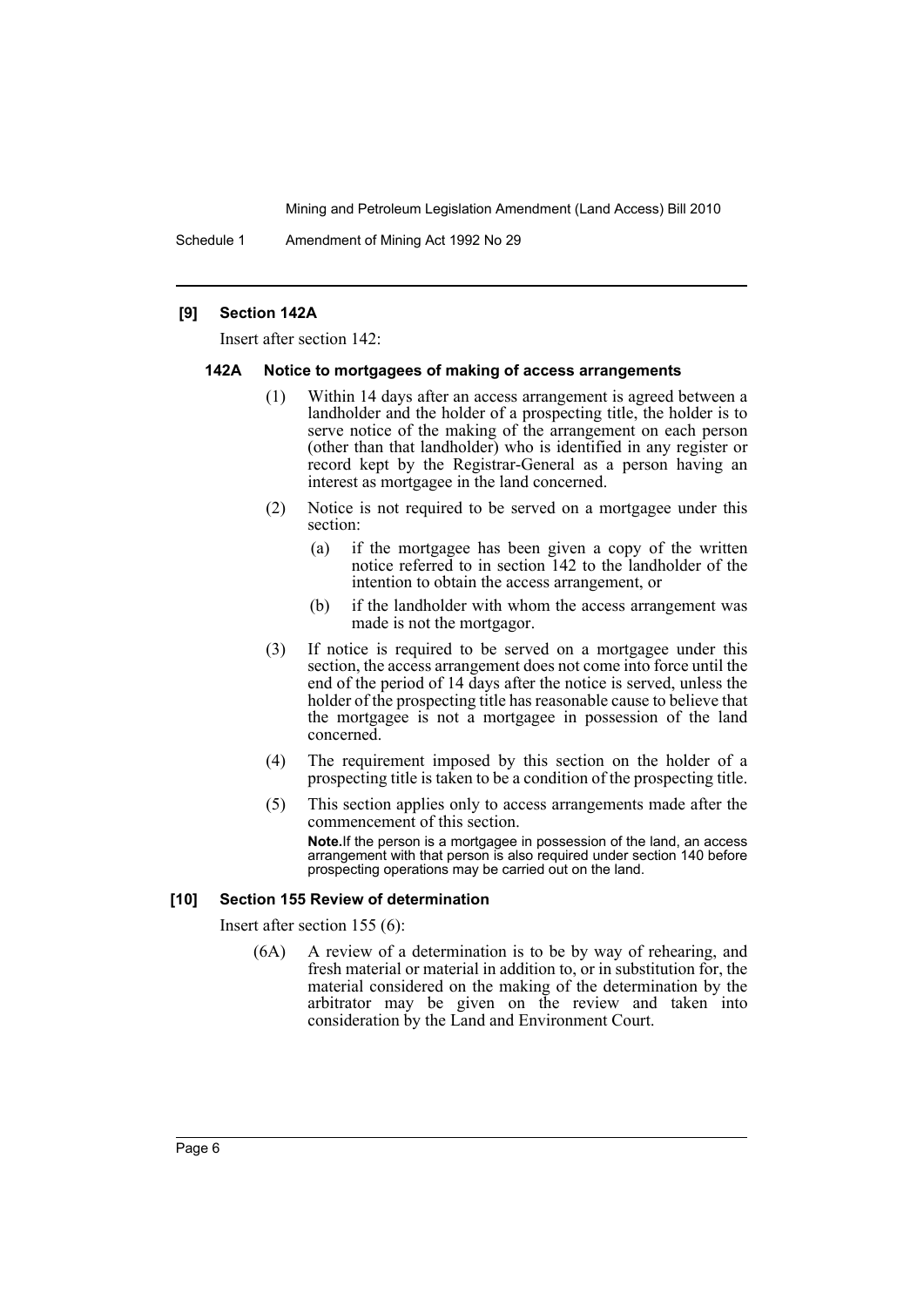Amendment of Mining Act 1992 No 29 Schedule 1

# **[11] Sections 157 and 158**

Omit the sections. Insert instead:

#### **157 Variation of access arrangements**

- (1) An access arrangement may be varied in accordance with the terms of the arrangement relating to its variation.
- (2) An access arrangement may also be varied:
	- (a) by the agreement of the parties to the arrangement, or
	- (b) with the consent of all the parties to the arrangement, by the arbitrator who determined the arrangement, or
	- (c) on application by any of the parties to the arrangement, by order of the Land and Environment Court if the arrangement was determined by a court or an arbitrator.
- (3) In this section, *vary* includes terminate.

# **158 Change in landholders etc**

- (1) An access arrangement with 2 or more landholders does not terminate because one of those landholders ceases to be a landholder of the land concerned.
- (2) An access arrangement does not terminate because a person becomes a landholder of all or any part of the land concerned after the arrangement was agreed or determined.
- (3) An access arrangement does not run with the land, and accordingly a person does not (except as provided by this section) become a party to the access arrangement merely because the person becomes a landholder of any of the land after the access arrangement was agreed or determined.
- (4) If, after an access arrangement has been agreed or determined, a person becomes a landholder of any of the land to which the arrangement applies in addition to another landholder who continues to be a party to the arrangement, the provisions of the arrangement (other than those relating to the payment of compensation) apply to the new landholder as if the new landholder were a party to the arrangement, but only if the holder of the prospecting title concerned has given the new landholder a copy of the access arrangement.
- (5) If the new landholder objects to the access arrangement within 28 days after being given a copy of the arrangement, the access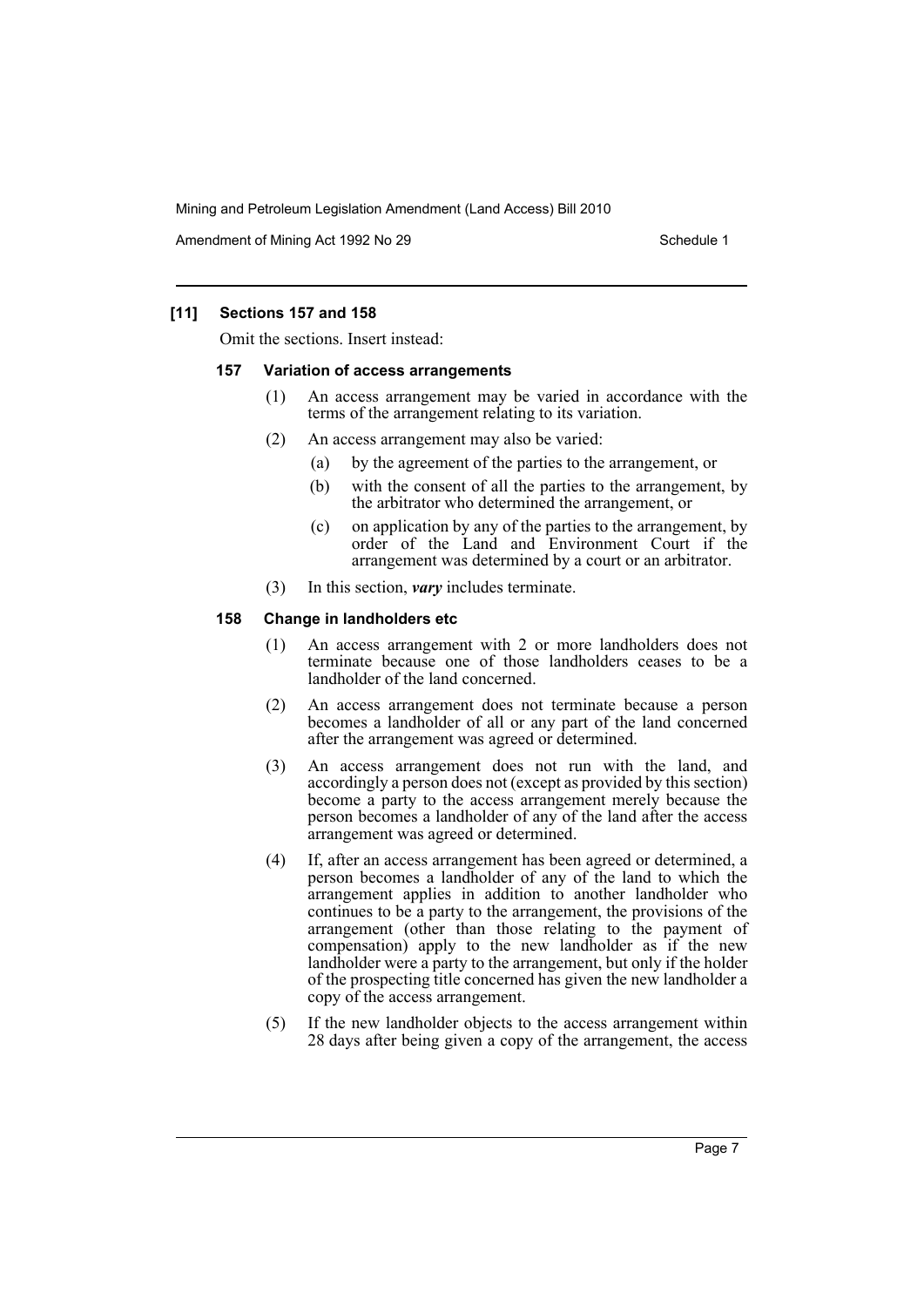arrangement ceases to apply to the new landholder when whichever of the following first happens:

- (a) the new landholder agrees to an access arrangement with the holder of the prospecting title concerned in accordance with this Division.
- (b) an arbitrator is appointed and determines an access arrangement in relation to the new landholder in accordance with this Division,
- (c) at the end of the period of 60 days after the new landholder objects, an access arrangement has not been so agreed or determined.

However, if an arbitrator is appointed or an application for review of a determination of the arbitrator is made, the arbitrator or the Land and Environment Court (as the case requires) may continue the existing access arrangement (with or without variation) until the determination of the arbitration or review.

(6) Nothing in this section prevents an access arrangement being agreed or determined in respect of a proposed new landholder.

# **[12] Section 255A Restriction of power of entry: permit holders**

Insert after section 255A (2):

(3) In this section, *landholder* includes a secondary landholder.

#### **[13] Sections 262, 269 and 271**

Insert in alphabetical order in each section: *landholder* includes a secondary landholder.

#### **[14] Section 383C General immunity of landholders**

Insert at the end of the section:

(2) In this section, *landholder* includes a secondary landholder.

#### **[15] Schedule 4 Regulation making powers**

Omit clause 10. Insert instead:

#### **10 Arbitration**

Regulating arbitrator's costs under this Act and the procedure of any arbitration conducted under this Act.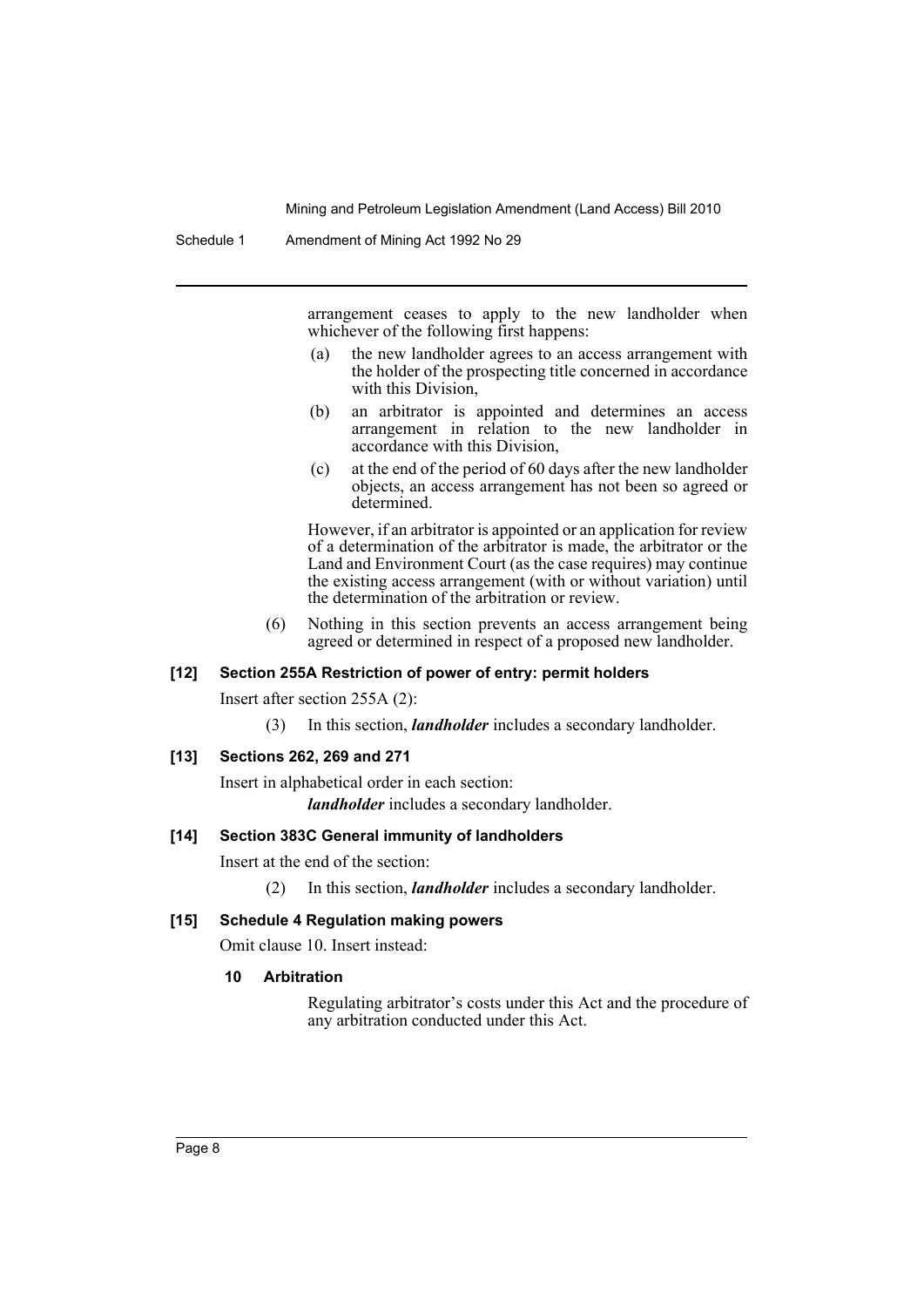Amendment of Mining Act 1992 No 29 Schedule 1

#### **[16] Schedule 6 Savings, transitional and other provisions**

Insert at the end of clause 1 (1):

*Mining and Petroleum Legislation Amendment (Land Access) Act 2010*, but only in relation to the amendments made to this Act

#### **[17] Schedule 6**

Insert at the end of the Schedule with appropriate Part and clause numbering:

# **Part Provisions consequent on enactment of Mining and Petroleum Legislation Amendment (Land Access) Act 2010**

#### **Definition**

In this Part:

*the amending Act* means the *Mining and Petroleum Legislation Amendment (Land Access) Act 2010*.

#### **Existing land access arrangement**

- (1) A land access arrangement purporting to have been agreed or determined under Division 2 of Part 8 of this Act before the commencement of the amending Act that would have been a valid arrangement if agreed or determined after that commencement is taken to be (and always to have been) a valid arrangement under that Division.
- (2) Any action purportedly taken before the commencement of the amending Act in relation to a proposed access arrangement under that Division that would have been validly taken after that commencement is taken to have been (and always to have been) validly taken under that Division.
- (3) Any amendment made by the amending Act that requires the agreement for an access arrangement to be in writing does not affect the operation of any access arrangement, in force immediately before the commencement of that amendment, that was agreed to orally.
- (4) This clause does not affect any order of a court made before the commencement of the amending Act.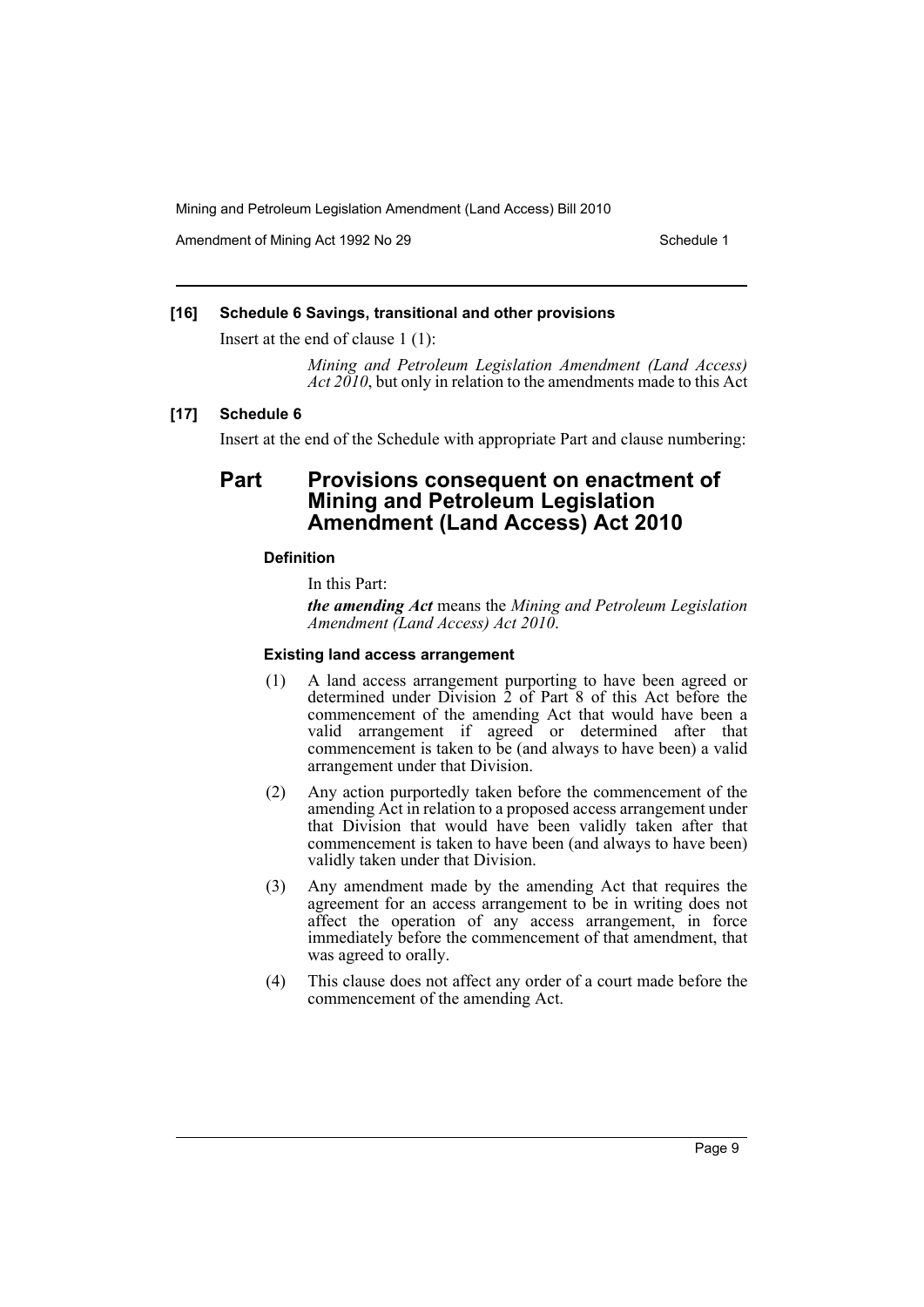Schedule 1 Amendment of Mining Act 1992 No 29

this Act.

#### **Existing mining authorities**

- (1) In this clause: *mining authority* means an authority or other authorisation granted under this Act or any prospecting area constituted under
- (2) A mining authority purporting to have been granted or constituted under this Act before the commencement of the amending Act that would have been a valid mining authority if granted or constituted after that commencement is taken to be (and always to have been) a valid mining authority under this Act.
- (3) Any action purportedly taken before the commencement of the amending Act in relation to a proposed mining authority under this Act that would have been validly taken after that commencement is taken to have been (and always to have been) validly taken under this Act.
- (4) This clause does not affect any order of a court made before the commencement of the amending Act.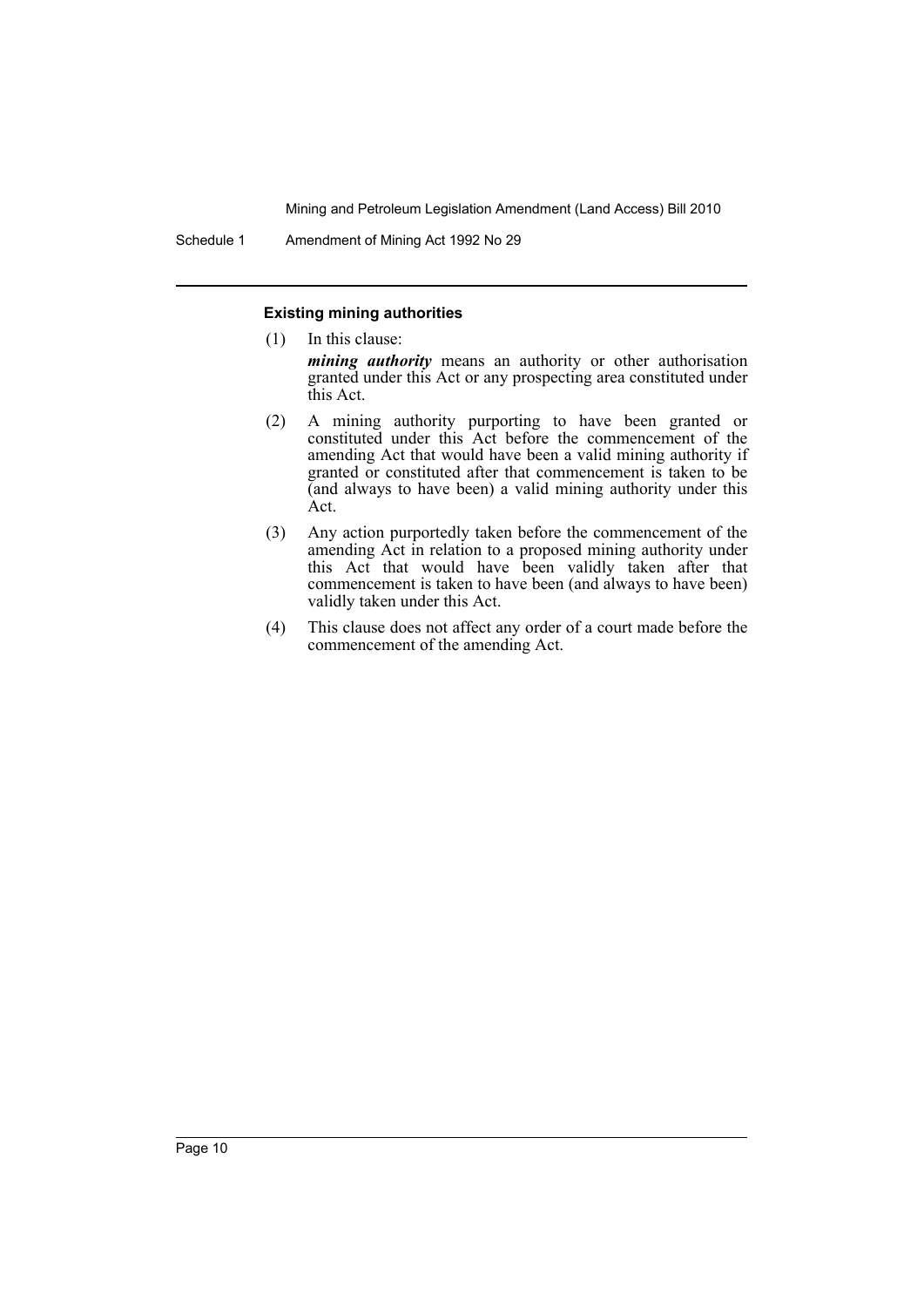Amendment of Mining Amendment Act 2008 No 19 Schedule 2

# <span id="page-11-0"></span>**Schedule 2 Amendment of Mining Amendment Act 2008 No 19**

- **[1] Schedule 1 [99], proposed section 140** Omit the item.
- **[2] Schedule 1 [208]**

Insert in alphabetical order in proposed section 242B (6): *landholder* includes a secondary landholder.

**[3] Schedule 1 [225]**

Omit the item.

**[4] Schedule 1 [226]**

Omit "Omit section 264 (4). Insert instead:" and proposed section 264 (4). Insert instead "Insert after section 264 (4):".

# **[5] Schedule 1 [273]**

Omit proposed clause titled "Access arrangements".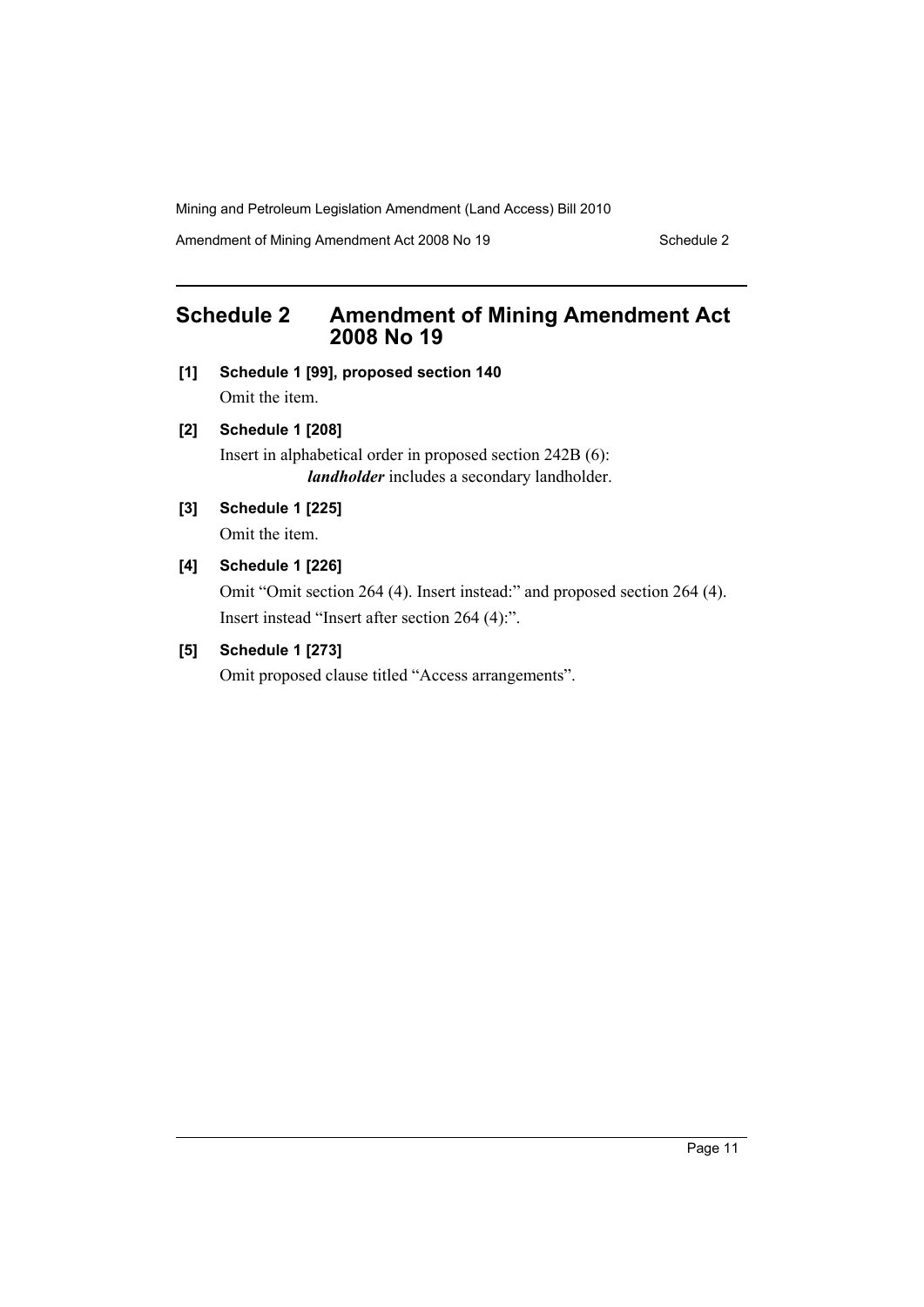Schedule 3 Amendment of Petroleum (Onshore) Act 1991 No 84

# <span id="page-12-0"></span>**Schedule 3 Amendment of Petroleum (Onshore) Act 1991 No 84**

# **[1] Section 3 Definitions**

Omit paragraph (g) of the definition of *landholder* in section 3 (1). Insert instead:

- (g) a person identified in any register or record kept by the Registrar-General as a person having an interest in the land, being:
	- (i) a mortgagee in possession of the land, or
	- (ii) a lessee of the land or other person entitled to an exclusive right of occupation of the land, or
	- (iii) a Minister or public authority having the benefit of a covenant affecting the land that is imposed by a Minister on behalf of the Crown under the *Crown Lands Act 1989*, or
	- (iv) a Minister or public authority having an interest in the land under a conservation, natural heritage or biobanking agreement, or
	- (v) a person prescribed by the regulations for the purposes of this paragraph, or
- (g1) a person identified in any register or record kept by the Registrar-General as a person having an interest in the land, other than a person to whom paragraph (g) applies, but only in a provision of this Act in which a reference to a landholder is expressed to include a *secondary landholder*, or

**Note.** See sections 101 and 141.

**[2] Section 3 (1)**

Insert in alphabetical order:

*secondary landholder*—see paragraph (g1) of the definition of *landholder*.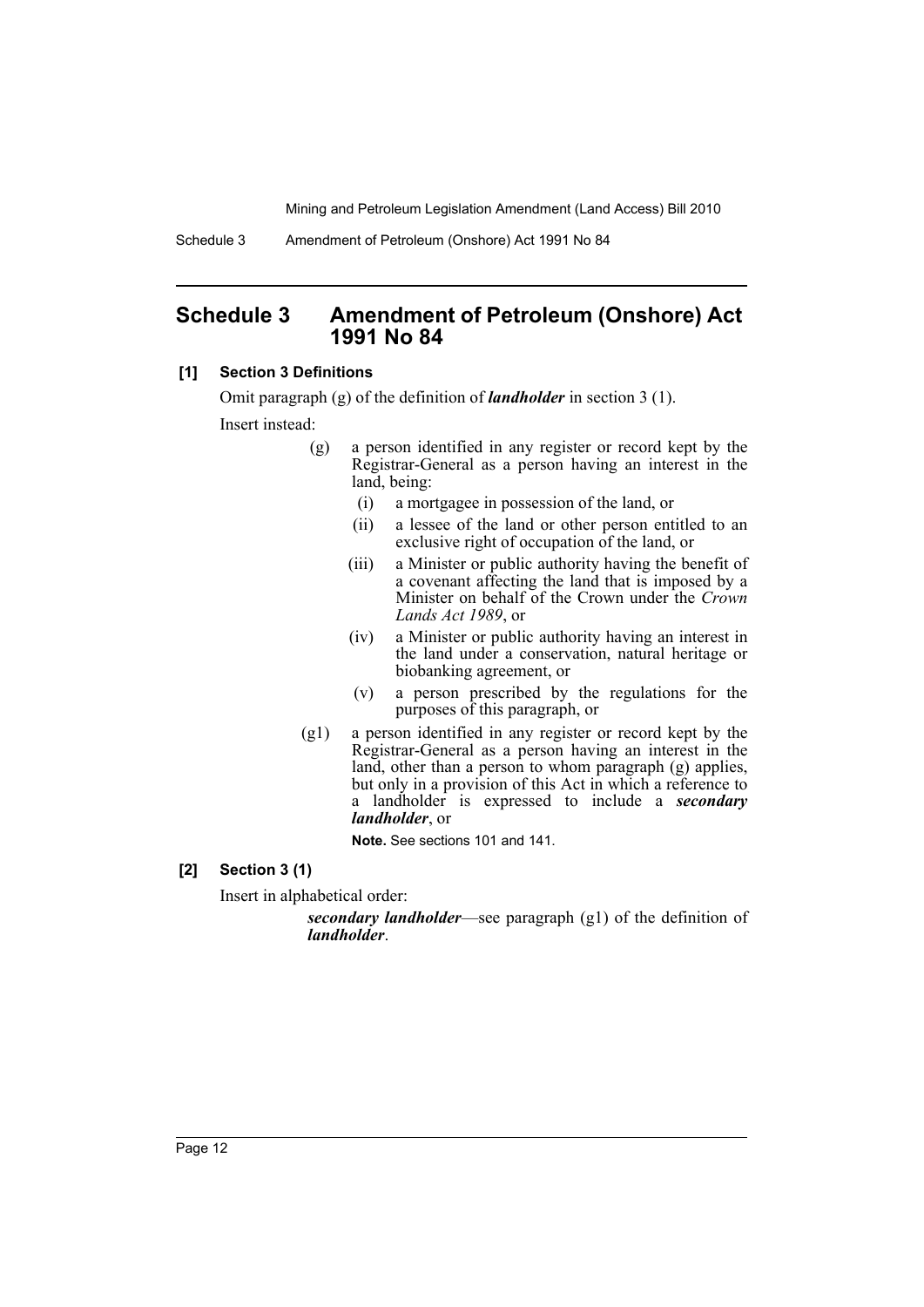Amendment of Petroleum (Onshore) Act 1991 No 84 Schedule 3

# **[3] Section 69C**

Omit the section. Insert instead:

#### **69C Prospecting to be carried out in accordance with access arrangement**

- (1) The holder of a prospecting title must not carry out prospecting operations on any land except in accordance with an access arrangement or arrangements applying to the land:
	- (a) agreed (in writing) between the holder of the prospecting title and each landholder of the land, or
	- (b) determined by an arbitrator in accordance with this Part.
- (2) Separate access arrangements may (but need not) be agreed or determined with different landholders of the same area of land, for different areas of the same landholding or with respect to the different matters to which access arrangements relate.
- (3) Separate access arrangements may be made to preserve the confidentiality of provisions of the arrangements, to deal with persons becoming landholders at different times or for any other reason.

# **[4] Section 69D Matters for which access arrangements to provide**

Omit section 69D (1) (i). Insert instead:

(i) the notification to the holder of the prospecting title of particulars of any person who becomes an additional landholder.

# **[5] Section 69D (1A)**

Insert after section 69D (1):

(1A) The Director-General may, with the concurrence of the NSW Farmers Association and the NSW Minerals Council, publish templates for use for standard access arrangements. The use of any such template is not mandatory.

# **[6] Section 69D (2A)**

Insert after section 69D (2):

(2A) An access arrangement must (if the landholder so requests) specify that the holder of the prospecting title is required to pay the reasonable legal costs of the landholder in obtaining initial advice about the making of the arrangement. Those costs are not to exceed the maximum amount set by the Director-General, with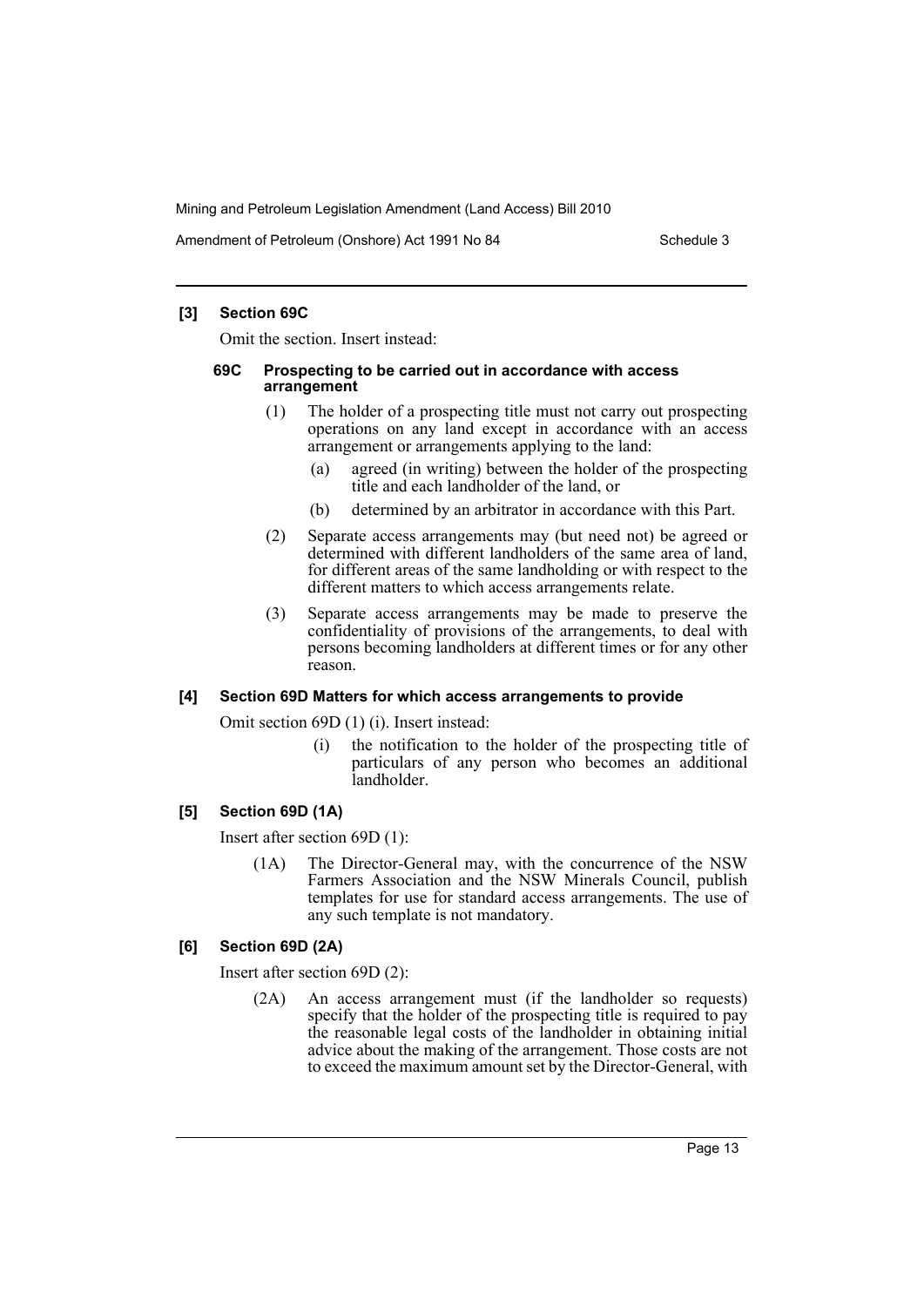Schedule 3 Amendment of Petroleum (Onshore) Act 1991 No 84

the concurrence of the NSW Farmers Association and the NSW Minerals Council, by order published in the Gazette.

# **[7] Section 69D (4)**

Omit the subsection. Insert instead:

- (4) If the holder of a prospecting title contravenes an access arrangement, a landholder of the land concerned may deny the holder access to the land until:
	- (a) the holder ceases the contravention, or
	- (b) the contravention is remedied to the reasonable satisfaction of, or in the manner directed by, an arbitrator appointed by the Director-General.

The Director-General is to make such an appointment within 48 hours after being requested to do so by the landholder and the arbitrator is to deal with the matter within 5 business days of the appointment. If the arbitrator does not deal with the matter within that time, the landholder may deny the holder of the prospecting title access to the land until such time as the matter is determined by the arbitrator.

# **[8] Section 69E Holder of prospecting title to seek access arrangement**

Omit section 69E (3). Insert instead:

- (3) The holder of a prospecting title and a landholder of the land concerned may agree in writing (either before or after the prospecting title is granted) on an access arrangement.
- (4) If some but not all of the landholders of any particular land have agreed to an access arrangement, a reference in sections 69F–69S to each landholder of the land or to a party to the hearing before an arbitrator does not include a reference to any of those landholders who has agreed to an access arrangement. However, the arbitrator may allow a landholder who has agreed to an access arrangement to become a party to the hearing of the matter in order to ensure consistency in the access arrangements over the same land, and may, for that purpose, replace the agreed access arrangement with the access arrangement determined by the arbitrator.
- (5) In this section, a reference to the holder of a prospecting title includes a reference to the proposed holder of a prospecting title.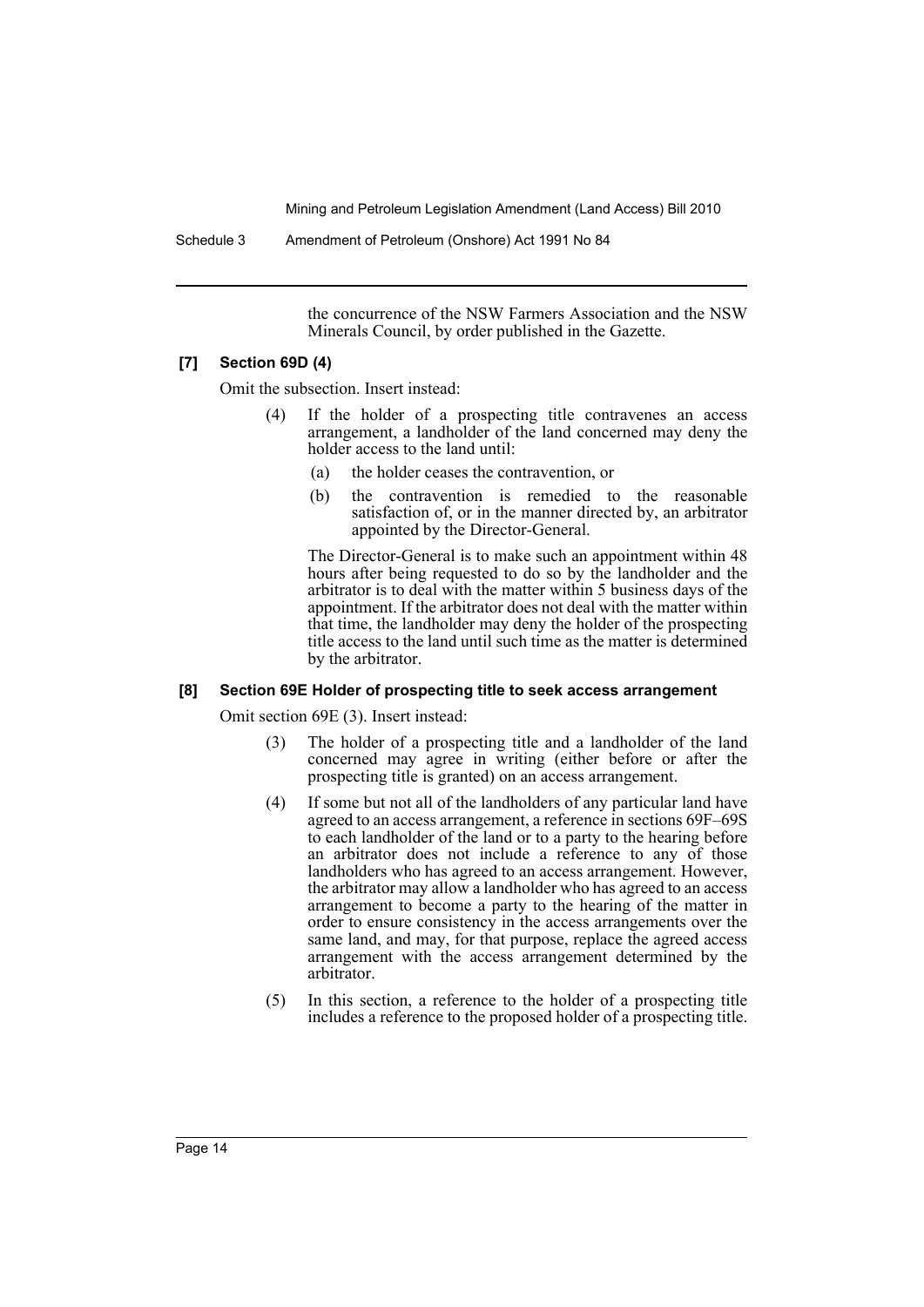Amendment of Petroleum (Onshore) Act 1991 No 84 Schedule 3

# **[9] Section 69EA**

Insert after section 69E:

#### **69EA Notice to mortgagees of access arrangements**

- (1) Within 14 days after an access arrangement is agreed between a landholder and the holder of a prospecting title, the holder is to serve notice of the making of the arrangement on each person (other than that landholder) who is identified in any register or record kept by the Registrar-General as a person having an interest as mortgagee in the land concerned.
- (2) Notice is not required to be served on a mortgagee under this section:
	- (a) if the mortgagee has been given a copy of the written notice referred to in section 69E to the landholder of the intention to obtain the access arrangement, or
	- (b) if the landholder with whom the access arrangement was made is not the mortgagor.
- (3) If notice is required to be served on a mortgagee under this section, the access arrangement does not come into force until the end of the period of 14 days after the notice is served, unless the holder of the prospecting title has reasonable cause to believe that the mortgagee is not a mortgagee in possession of the land concerned.
- (4) The requirement imposed by this section on the holder of a prospecting title is taken to be a condition of the prospecting title.
- (5) This section applies only to access arrangements made after the commencement of this section. **Note.**If the person is a mortgagee in possession of the land, an access arrangement with that person is also required under section 69C before prospecting operations may be carried out on the land.

#### **[10] Section 69R Review of determination**

Insert after section 69R (6):

(6A) A review of a determination is to be by way of rehearing, and fresh material or material in addition to, or in substitution for, the material considered on the making of the determination by the arbitrator may be given on the review and taken into consideration by the Land and Environment Court.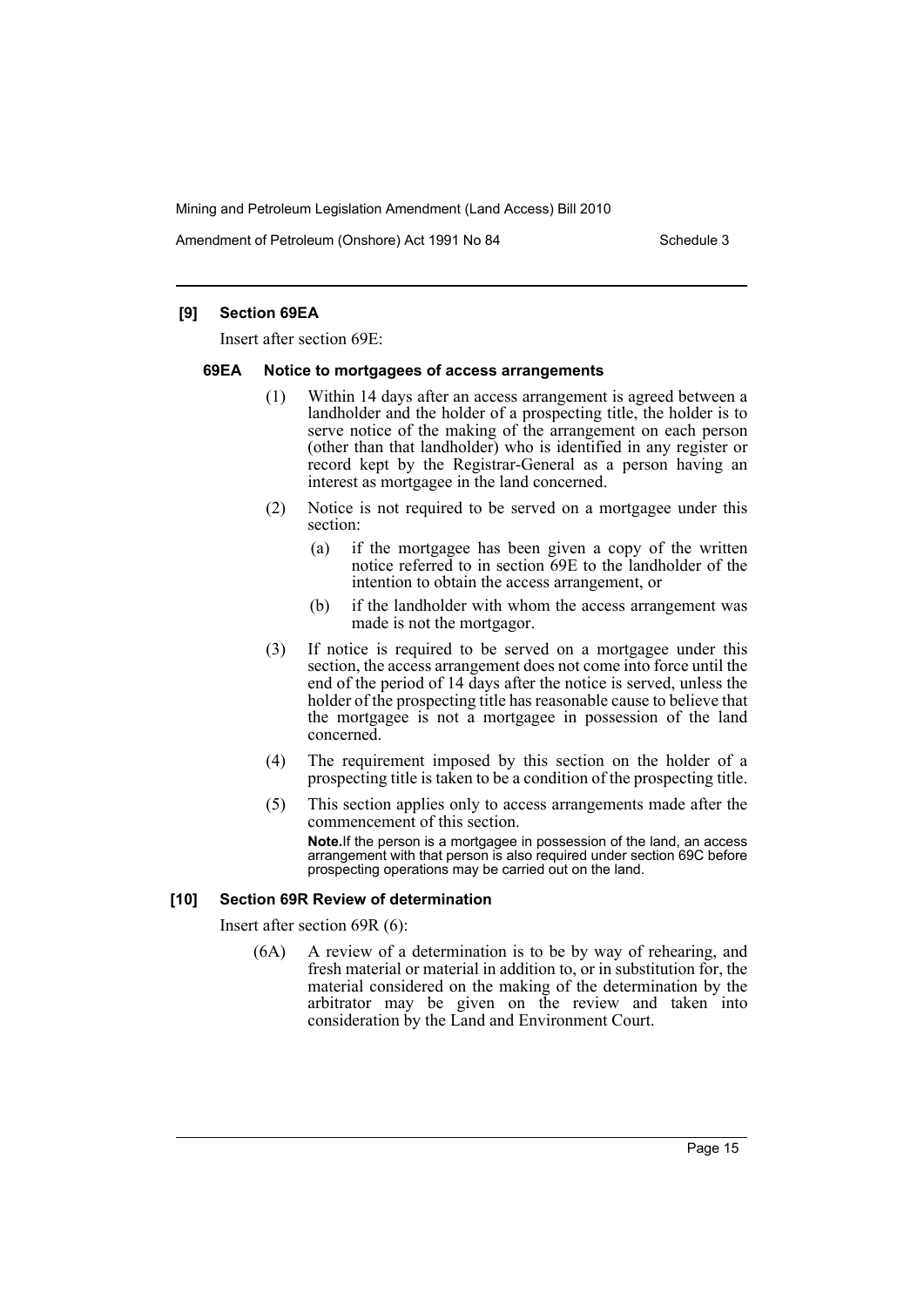Schedule 3 Amendment of Petroleum (Onshore) Act 1991 No 84

# **[11] Sections 69T and 69U**

Omit the sections. Insert instead:

#### **69T Variation of access arrangements**

- (1) An access arrangement may be varied in accordance with the terms of the arrangement relating to its variation.
- (2) An access arrangement may also be varied:
	- (a) by the agreement of the parties to the arrangement, or
	- (b) with the consent of all the parties to the arrangement, by the arbitrator who determined the arrangement, or
	- (c) on application by any of the parties to the arrangement, by order of the Land and Environment Court if the arrangement was determined by a court or an arbitrator.
- (3) In this section, *vary* includes terminate.

#### **69U Change in landholders etc**

- (1) An access arrangement with 2 or more landholders does not terminate because one of those landholders ceases to be a landholder of the land concerned.
- (2) An access arrangement does not terminate because a person becomes a landholder of all or any part of the land concerned after the arrangement was agreed or determined.
- (3) An access arrangement does not run with the land, and accordingly a person does not (except as provided by this section) become a party to the access arrangement merely because the person becomes a landholder of any of the land after the access arrangement was agreed or determined.
- (4) If, after an access arrangement has been agreed or determined, a person becomes a landholder of any of the land to which the arrangement applies in addition to another landholder who continues to be a party to the arrangement, the provisions of the arrangement (other than those relating to the payment of compensation) apply to the new landholder as if the new landholder were a party to the arrangement, but only if the holder of the prospecting title concerned has given the new landholder a copy of the access arrangement.
- (5) If the new landholder objects to the arrangement within 28 days after being given a copy of the arrangement, the access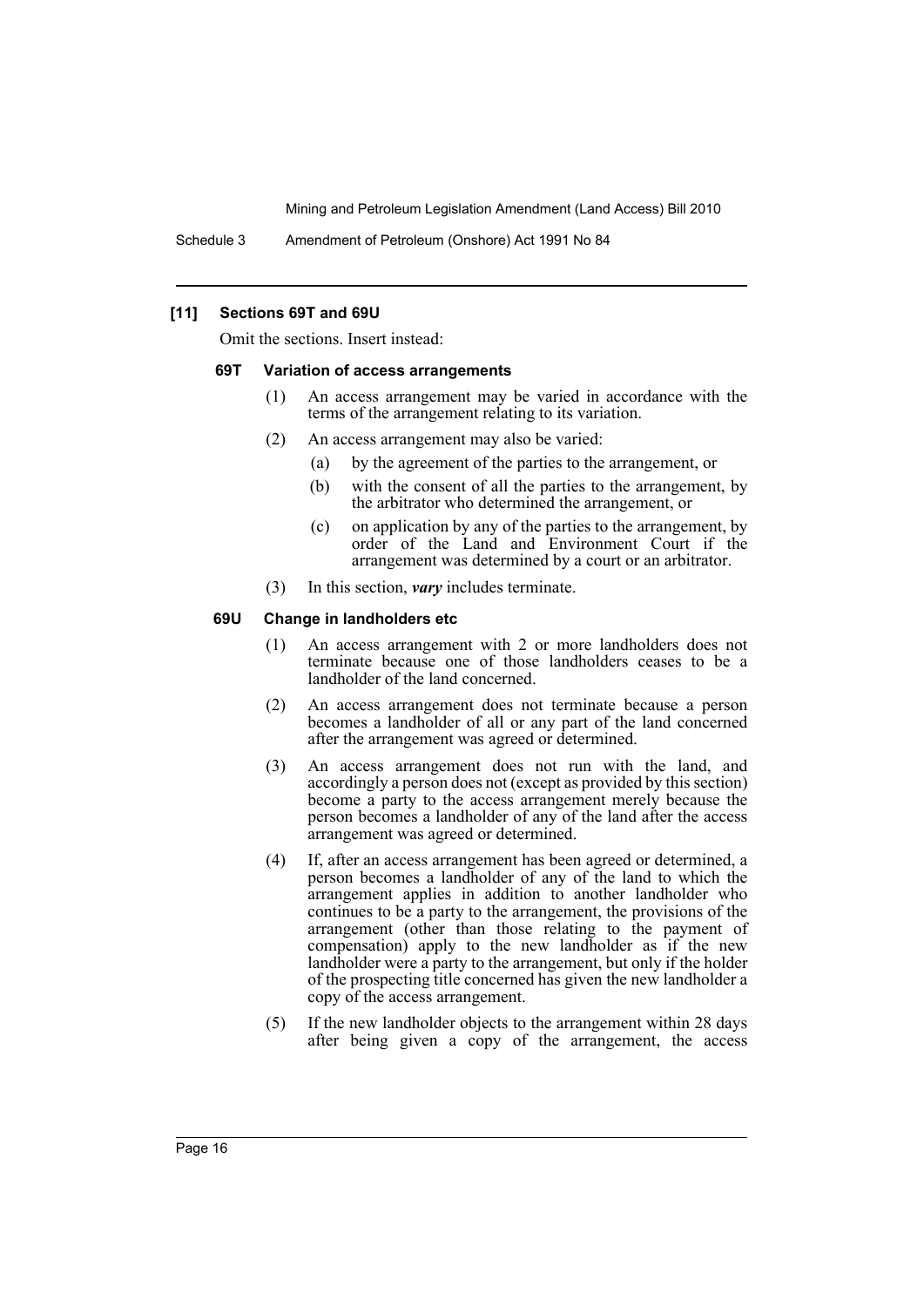Amendment of Petroleum (Onshore) Act 1991 No 84 Schedule 3

arrangement ceases to apply to the new landholder when whichever of the following first happens:

- (a) the new landholder agrees to an access arrangement with the holder of the prospecting title concerned in accordance with this Part,
- (b) an arbitrator is appointed and determines an access arrangement in relation to the new landholder in accordance with this Part,
- (c) at the end of the period of 60 days after the new landholder objects, an access arrangement has not been so agreed or determined.

However, if an arbitrator is appointed or an application for review of the determination of the arbitrator is made, the arbitrator or Land and Environment Court (as the case requires) may continue the existing access arrangement (with or without variation) until the determination of the arbitration or review.

(6) Nothing in this section prevents an access arrangement being agreed or determined in respect of a proposed new landholder.

# **[12] Section 101 Notice to landholder**

Insert after section 101 (2):

(3) In this section, *landholder* includes a secondary landholder.

#### **[13] Section 138 Regulations**

Insert at the end of section 138  $(1)$  (p):

, and

(q) regulating arbitrator's costs under this Act and the procedure of any arbitration conducted under this Act.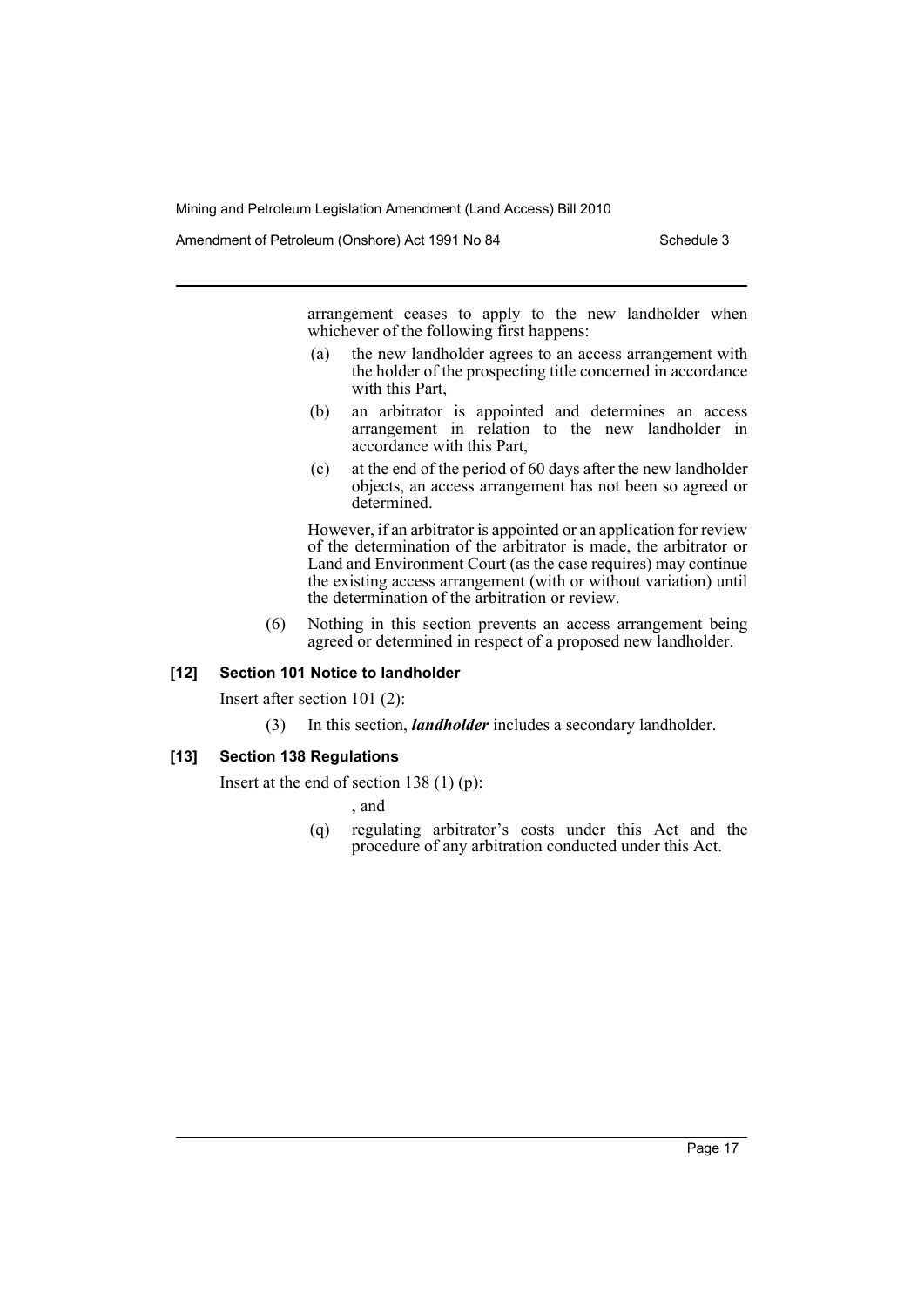Schedule 3 Amendment of Petroleum (Onshore) Act 1991 No 84

# **[14] Section 141**

Insert after section 140:

#### **141 General immunity of landholders**

- (1) The landholder of land within which any person (other than the landholder) is authorised to exercise any power or right:
	- (a) by or under this Act, or
	- (b) by any petroleum title under this Act,

is not subject to any action, liability, claim or demand arising as a consequence of that person's acts or omissions in the exercise, or purported exercise, of any such power or right.

- (2) This section extends to anything done or omitted to be done before the commencement of this section.
- (3) In this section, *landholder* includes a secondary landholder.

# **[15] Schedule 1 Savings and transitional provisions**

Insert at the end of clause 2 (1) (b):

*Mining and Petroleum Legislation Amendment (Land Access) Act 2010*, but only in relation to amendments made to this Act

# **[16] Schedule 1**

Insert at the end of the Schedule with appropriate Part and clause numbering:

# **Part Provisions consequent on enactment of Mining and Petroleum Legislation Amendment (Land Access) Act 2010**

# **Definition**

In this Part, *the amending Act* means the *Mining and Petroleum Legislation Amendment (Land Access) Act 2010*.

#### **Existing land access arrangement**

- (1) A land access arrangement purporting to have been agreed or determined under Part 4A of this Act before the commencement of the amending Act that would have been a valid arrangement if agreed or determined after that commencement is taken to be (and always to have been) a valid arrangement under that Part.
- (2) Any action purportedly taken before the commencement of the amending Act in relation to a proposed access arrangement under